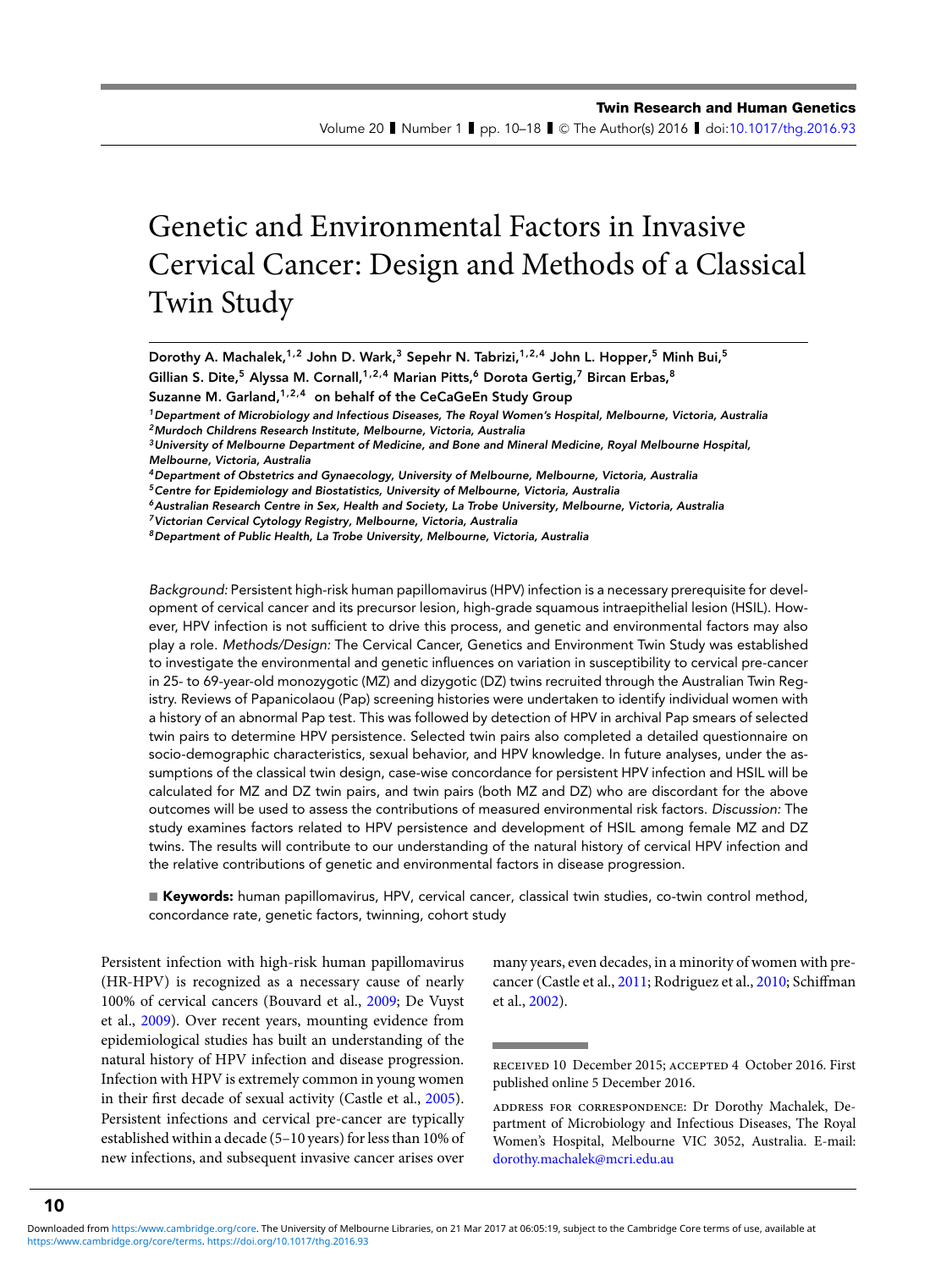HR-HPV infection has long been established as the primary risk factor for cervical cancer, with HPV16 having the highest carcinogenic potential (Bouvard et al., [2009\)](#page-6-0). While the first infection stage of cervical cancer pathogenesis is influenced by risk factors related to sexual behavior (Syrjanen et al., [1984\)](#page-8-0) among HPV-infected women, a range of environmental and behavioral risk factors – including cigarette smoking, high parity, and long-term oral contraceptive use – have been established as important cofactors in disease persistence (Jensen et al., [2013;](#page-7-0) Kapeu et al., [2009;](#page-7-0) Wang et al., [2009\)](#page-8-0). Other factors suggested to play important roles in HPV susceptibility include alterations in the cervicovaginal and mucosal immune microenvironments (Kyrgiou et al., [2016;](#page-7-0) Lee et al., [2013\)](#page-7-0). However, their role as modifiers of HPV natural history is poorly understood and has not been examined in longitudinal studies (Kyrgiou et al., [2016\)](#page-7-0). In addition, epidemiological studies have suggested that concomitant infections with other sexually transmitted infections (STIs), in particular human immunodeficiency virus (HIV), *Chlamydia trachomatis*, and herpes simplex virus-2, may act as important co-factors for HPV persistence (Carreira et al., [2013;](#page-6-0) de Abreu et al., [2016;](#page-7-0) Samoff et al., [2005\)](#page-7-0). However, history of STIs is also an indicator of sexual behavior, and concomitant infection may simply reflect recent exposure. As such, with the exception of HIV infection, consensus for the additive impact of these factors on HPV persistence is lacking.

Hereditary host factors may also play a role in driving HPV persistence and disease progression. Previous work suggests that cervical cancer may aggregate in families. Studies of the familial clustering of cervical cancer have found up to two-fold elevated risk of cervical intraepithelial neoplasia grade 2/3 (CIN 2/3) or invasive cervical cancer in women with an affected first-degree relative (Magnusson et al., [2000;](#page-7-0) Moore et al., [2012;](#page-7-0) Zelmanowicz Ade et al., [2005\)](#page-8-0). More recently, large genome-wide association studies (GWAS) have identified a number of potential host genetic markers of susceptibility to persistent HPV infection leading to cancer, but results are inconsistently reported across different studies (Chen & Gyllensten, [2015;](#page-6-0) Martinez-Nava et al., [2016\)](#page-7-0).

A powerful method to investigate the role of gene and familial environment on complex traits and diseases is the classical twin study (Boomsma et al., [2002;](#page-6-0) Martin et al., [1978\)](#page-7-0). Because monozygotic (MZ) twins are genetically identical and dizygotic (DZ) twins share, on average, half of their genomes, they can be studied to understand the relative contributions of genetic and environmental influences on disease risk. Under the assumptions of the classical twin model, if the concordance for the outcome measure is greater for MZ pairs than for DZ pairs, then genetic factors are likely to be important. In contrast, if the concordance for MZ and DZ pairs is similar, then environmental factors shared by twins are likely to be important (Boomsma et al., [2002;](#page-6-0) Hopper et al., [1987\)](#page-7-0). Additionally, since MZ twins share the same genotypes and also tend to share lifestyle factors, the discordant identical twin model (i.e., co-twin control method) can be used to investigate the impact of environmental factors on a trait, eliminating genetic variation as a cause of discordance (van Dongen et al., [2012\)](#page-8-0).

To date, familial and twin studies of cervical cancer heritability have been limited in their capacity to account for potential confounding that may explain all or some of the observed associations, for example shared cervical cancer screening practices or similar behavior patterns within families (Guo, [2001;](#page-7-0) Magnusson et al., [2000;](#page-7-0) Treloar et al., [1999\)](#page-8-0), and no study has examined environmental influences on HPV persistence using a discordant-twin model. In addition, HPV infection status has not been adequately addressed by any twin study aimed at quantifying the contributions of genetic and environmental factors on risk.

The Cervical Cancer, Genetics and Environment Twin Study (CeCaGeEn) was established to determine the relative contributions of environmental and genetic factors in the development of invasive cervical cancer. Specifically, the study aims were to assess (1) whether genetic and environmental factors influence the development of persistent cervical HR-HPV infection; (2) for women with persistent HR-HPV, whether genetic and environmental factors influence the progression to cervical cancer, using HSIL as a surrogate for a cancer endpoint; and (3), among discordant twin pairs, what environmental factors influence development of persistent HR-HPV and progression to HSIL. Secondary to this, the study also aimed to assess the negative predictive value of HPV16 and HPV18 serology for past HPV infection in twins with no history of an abnormal Papanicolaou (Pap) smear result.

In future analyses, under the assumptions of the classical twin design, concordance for persistent HPV infection and HSIL will be calculated for MZ and DZ twin pairs. Data from twin pairs (both MZ and DZ) who are discordant for HPV infection and HSIL will be analyzed to assess the contribution of measured environmental risk factors. We hypothesize the following:

- 1. concordance rates for persistent infections will be greater for MZ twin pairs compared with DZ twin pairs in women who have been exposed to HR-HPV (Hypothesis 1);
- 2. in women with persistent HR-HPV, HSIL concordance rates will be greater for MZ twin pairs compared with DZ twin pairs (Hypothesis 2);
- 3. for discordant MZ and DZ twin pairs, the odds of persistent infection or HSIL will be higher for those with known cervical cancer risk factors such as smoking, high parity, oral contraceptive pill, and history of multiple sexual partners and STIs (Hypothesis 3).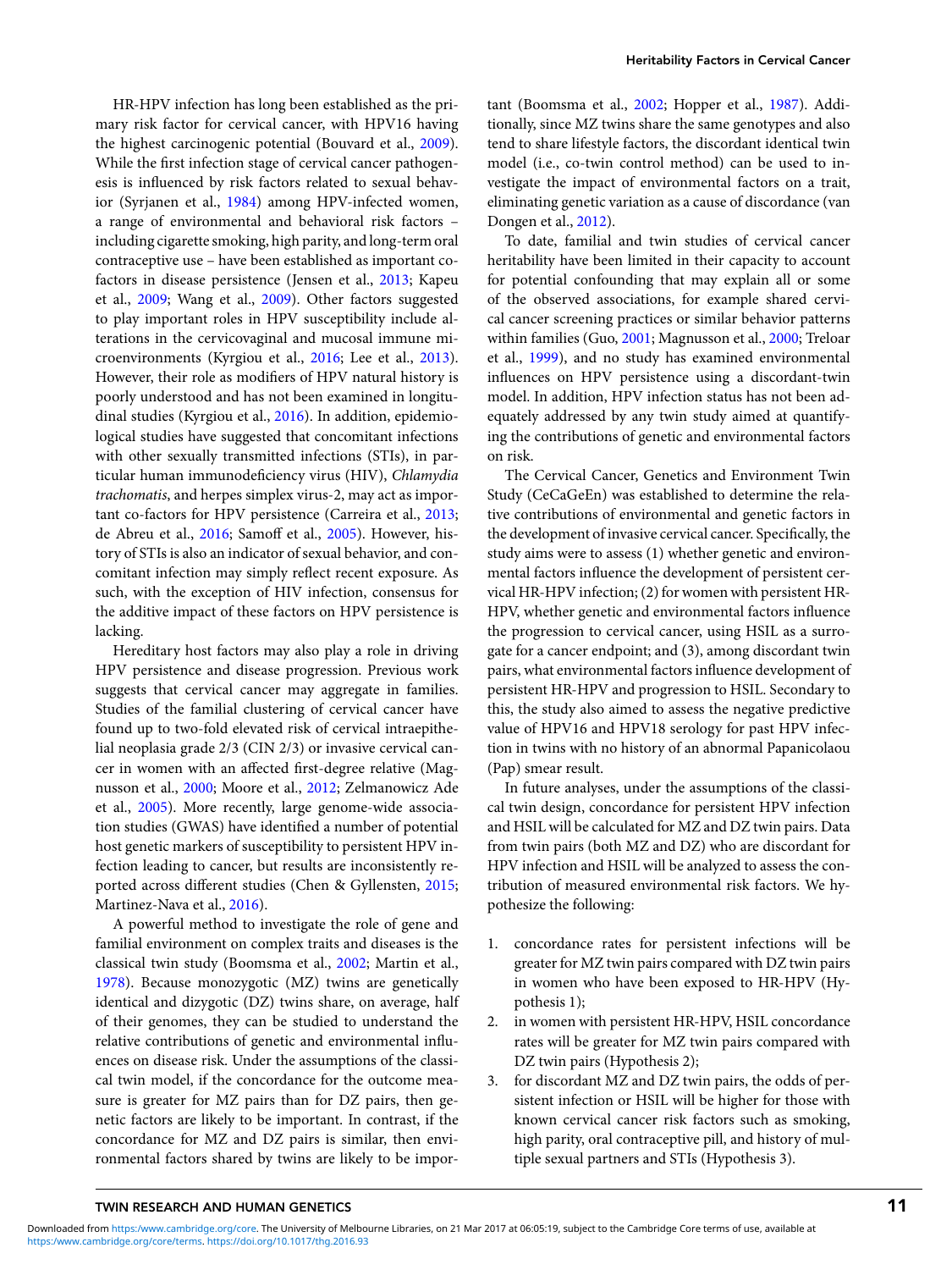# **Design and Methods**

#### **Design**

CeCaGeEn is a retrospective study of cervical HPV infection and squamous intraepithelial neoplasia in Pap smears in 25- to 69-year-old female MZ and DZ twins recruited from the Australian Twin Registry (ATR) (Clifford & Hopper, [1986\)](#page-6-0). Reviews of Pap screening histories were performed to identify individual women with a history of an abnormal Pap test. This was followed by detection of HPV in archival Pap smears of selected twin pairs to determine HPV persistence. Selected study participants also completed a detailed questionnaire capturing data on sociodemographic characteristics, sexual behavior, knowledge and understanding of HPV, and reproductive history.

#### **Ethics**

Approval for the study was granted on December 13, 2006 by the Royal Women's Hospital (Melbourne, Australia) Human Research and Ethics Committees (Reference #11/15). The study has been conducted in accordance with the National Health and Medical Research Council's National Statement of Ethical Conduct in Human Research 2007 (http://www.nhmrc.gov.au/book/national-statementethical-conduct-human-research) and the World Medical Association Declaration of Helsinki (October 2000). Written informed consent was obtained from all women before any study-specific procedures were performed.

#### **Study Population and Recruitment**

The study utilized the valuable resource of the ATR, a voluntary registry of over 35,000 twin pairs willing to take part in medical research. The ATR is funded by the Australian Government through the National Health and Medical Research Council and aims to connect researchers with twins who have volunteered to take part in medical research (Clifford & Hopper, [1986\)](#page-6-0).

Female twin pairs were invited to take part in the study in a two-part process described below. The overall study flow is shown in Figure 1.

**Phase I.** Between 2007 and 2012, the ATR approached female MZ and DZ twins to participate in the study via an approach package that was mailed directly to members. Eligible twins who had not been approached to participate in research in the preceding six months were randomly selected and sent a study invitation package. Twins who did not respond to the initial approach package within two to three weeks were followed up, either with a reminder letter or a telephone call from one of the ATR's research assistants. The ATR provided contact details of the twins to the study investigators only when both twins had agreed to participate in the study and the twins were assumed to be eligible for the study.

Eligible participants were women aged from 25 to 69 years who had a twin sister. Participants were excluded if





either twin was unable or declined to provide informed consent, had previously received an HPV vaccine, or were unable to complete the study requirements.

For all consenting twin pairs, Pap screening histories and pathology reports (where relevant) were obtained from cervical cytology registries. Australia has well-organized statebased registries for cervical cytology that were established in the late 1980s and 1990s under state legislation. Reporting laboratories forward all Pap smear results to the state registries, unless a woman opts out by informing her doctor or the register. Less than 1% of Pap tests are not recorded on a registry. In all states, pathology laboratories are required by the National Pathology Accreditation Advisory Council to keep Pap smear slides for at least 10 years (Smith et al., [2003a\)](#page-8-0), and may keep them for longer if storage permits.

Following review of full screening histories, individual women with any cytological abnormality and their twins (regardless of Pap history) were invited to participate in Phase II of the study. In addition, 100 randomly selected twin pairs with no history of cytological abnormality were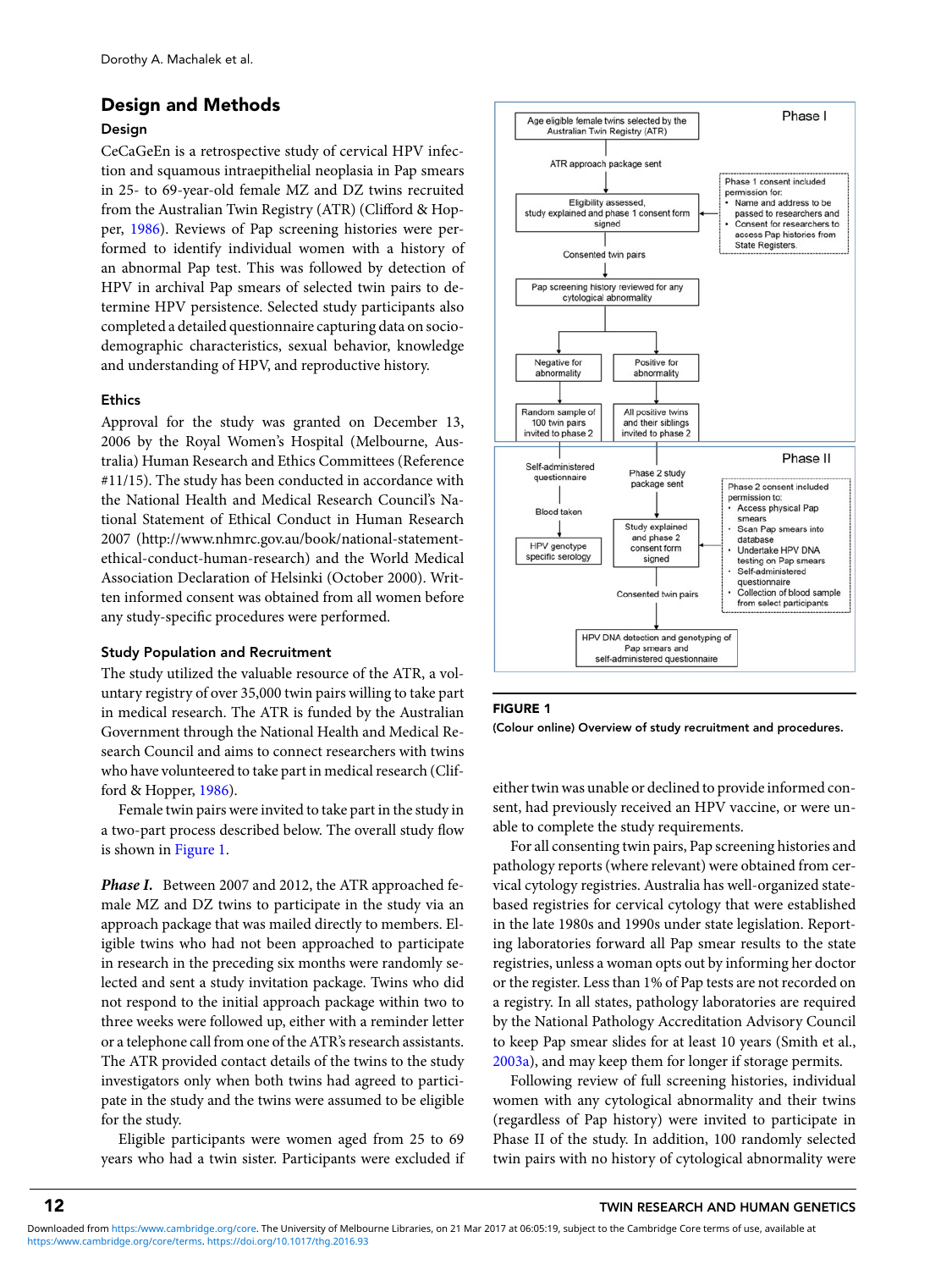invited to participate in Phase II. HPV16 and HPV18 serology was performed in this group to determine the negative predictive value of a negative screening history in determining past infection with HPV16 and HPV18, and in doing so evaluate how much misclassification may be present in the analysis. Involving twin pairs with normal Pap smears also allowed the study to preserve the privacy of twins who were invited to participate in Phase II (i.e., communicating to the twins that they have been selected for Phase II, but not specifically because they have had an abnormal Pap smear result).

*Phase II.* In Phase II, once informed consent was obtained, selected Pap slides were retrieved from pathology laboratories. Pathology laboratories were sent a list containing the full names, dates of birth, and unique laboratory and Medicare numbers of the participants who consented to having their slides released to the study. Slides were retrieved and delivered to the Royal Women's Hospital Department of Molecular Microbiology (Melbourne, Australia) for HPV DNA detection and genotyping (Tabrizi et al., [2010\)](#page-8-0).

**Slide selection.** Following review of individual screening histories, slides with the earliest diagnosis of a cervical abnormality (atypical squamous cells of undetermined significance [ASC-US] or higher) were denoted as the index Pap and retrieved for HPV DNA analysis. In twin pairs where only one twin (Twin A) had a history of abnormality, the index Pap for her twin (Twin B) was defined as the Pap smear closest to the date of Twin A's diagnosis. Up to two Pap results directly preceding the index Pap and performed at least 12 months apart were also retrieved. HPV DNA testing was performed on the index Pap (denoted as Pap 1) and the preceding Pap slides.

**Blood sample collection.** Blood samples were drawn from the randomly selected twin pairs with no history of cytological abnormality. These samples were used for HPV16 and HPV18 genotype serology and may be also used in the future to measure other potential determinants of cervical cancer risk.

**Questionnaire.** Phase II eligible twin pairs were also asked to complete a short paper-based questionnaire that asked about socio-demographic characteristics, smoking status, age at first sexual intercourse, number of lifetime and recent sexual partners (previous 5 years and 12 months), current contraceptive use, and relationship status. Additional information included history of *Chlamydia trachomatis* or genital herpes simplex virus type 2 infection and knowledge and understanding of HPV. A brief reproductive history was also collected (Smith et al., [2003a\)](#page-8-0). The measures and scales were adopted from a number of studies, including the Australian Study of Health and Relationships (Smith et al., [2003a,](#page-8-0) [2003b](#page-8-0)) and from published HPV knowledge and awareness surveys developed by authors MP and SMG (Pitts et al., [2007;](#page-7-0) Smith et al., [2009\)](#page-8-0).

**HPV DNA detection and genotyping.** All Pap slides were first digitally scanned using an Aperio ScanScope XT scanner (Leica Biosystems, Heidelberg, Germany) before processing. Coverslips and cells were removed from the slides, and DNA was extracted on the MagNAPure LC automated system using the DNA-I kit (blood cells high-performance protocol), as previously described (Chua & Hjerpe, [1996;](#page-6-0) Tabrizi et al., [2010\)](#page-8-0). DNA samples were screened for the presence of HPV DNA using the DNA ELISA kit HPV SPF10, version 1 (Labo Bio-medical Products BV, Rijswijk, The Netherlands), following the manufacturer's instructions. Samples that were negative for HPV DNA were screened for a 110 bp segment of the human beta-globin gene by quantitative real-time PCR, as previously described (Cornall et al., [2013\)](#page-6-0). Samples that were negative for both HPV and beta-globin DNA were considered not assessable and omitted from further analysis. HPV DNA positive samples were amplified, detected, and scored on the LINEAR ARRAY® HPV Genotyping Test (Roche Diagnostics GmbH, Mannheim, Germany) following the manufacturer's instructions and with previously described modifications (Stevens et al., [2008\)](#page-8-0). DNA samples that were invalid on the LINEAR ARRAY<sup>®</sup> HPV Genotyping Test (negative HPV and for one or both beta-globin probes) were tested on the RHA kit HPV SPF10-LiPA25, version 1 (Labo Bio-medical Products BV, Rijswijk, The Netherlands) following the manufacturer's instructions and using the same amplicons generated for the DNA ELISA. Positive results for HPV34, HPV43, HPV44, and HPV74 on HPV SPF10- LiPA25 were excluded from analysis because these genotypes are unable to be detected by LINEAR ARRAY<sup>®</sup> HPV Genotyping Test. Because HPV SPF10-LiPA25 is unable to discriminate between HPV68 and HPV73 (Kleter et al., [1999\)](#page-7-0), samples with this result were further tested on typespecific quantitative real-time PCR for HPV68 and HPV73, as previously described (Cornall et al., [2015\)](#page-6-0). All other HPV SPF10-LiPA25 positive results were recorded.

**HPV pseudovirion (PsV) neutralization assays.** Blood samples were transported to the Diamantina Institute (University of Queensland, Australia) for processing and testing for the presence of HPV16 and HPV18 antibodies using HPV PsV neutralization assays. PsV16 and PsV18, encapsidating a secreting alkaline phosphatase reporting plasmid produced in 293TT cells, were used for in vitro neutralization assays using well-established methods, as previously described (Buck et al., [2005;](#page-6-0) Pastrana et al., [2015\)](#page-7-0). Infection of 293TT cells was monitored by secreting alkaline phosphatase activity in the culture supernatant using a highly sensitive chemiluminescent reporter system. Antibody-mediated PsV neutralization was detected by a reduction in secreting alkaline phosphatase activity. The titre was defined as the reciprocal of the highest dilution of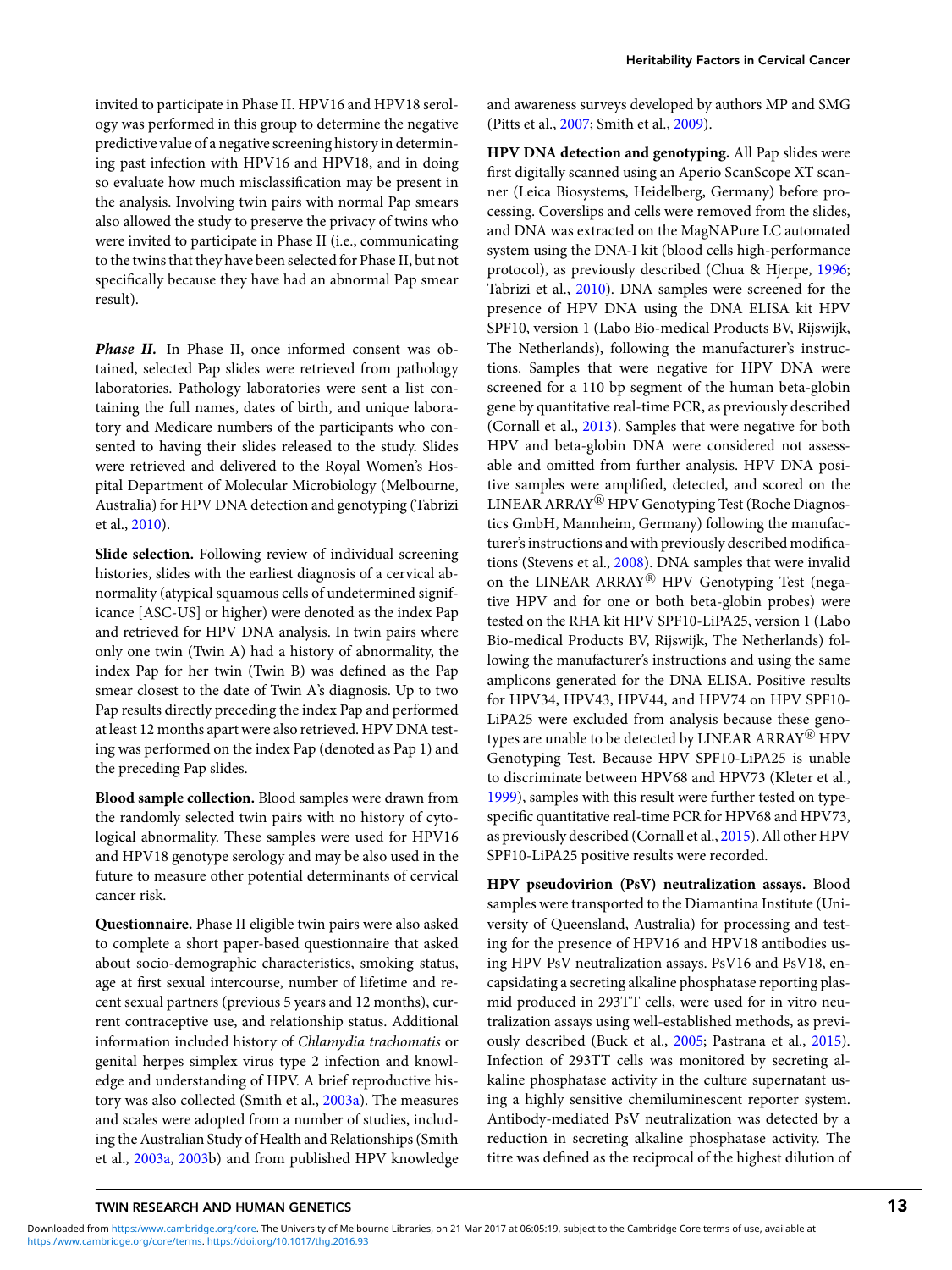

#### **FIGURE 2**

**Definition of participant status based on HPV DNA testing of Pap slides.**

serum that reduced the secreting alkaline phosphatase activity by at least 50% compared with the reactivity in the wells that received PsV but no antibody (Pastrana et al., [2015\)](#page-7-0).

*Statistical considerations.* **Outcome definition.** Following HPV testing, Pap screening histories of individual members of a twin pair were classified as persistent, transient, or negative for HPV (Figure 2). Persistent HPV infection was defined as detection of the sample HPV genotype in two Pap smear samples collected over at least a 12-month period, regardless of the cytology result recorded for the index Pap smear (e.g., normal/LSIL/HSIL). Transient infection was defined as having only one Pap slide positive for HPV DNA with Normal/LSIL abnormality recorded on the index Pap smear. Serial Pap slides with no history of cytological abnormality and on which HPV DNA was not detected were classified as negative for HPV (Figure 2).

High-grade lesions were defined as ASC-cannot exclude HSIL (ASC-H) or HSIL recorded on the Pap test Registry plus HSIL confirmed by biopsy.

**Analysis plan.** The main objective of the analyses is to conduct case-wise concordance analyses to examine whether the development of persistent infection with HR-HPV (Aim 1) or further progression to cervical cancer using cytological abnormalities or HSIL as a surrogate (Aim 2) is influenced by genetic or environmental factors, after adjusting for other known important covariates. Case-wise concordance is the conditional probability of a twin being affected, given that the co-twin is also affected (Witte et al., [1999\)](#page-8-0). Under the assumptions of the classical twin model, non-genetic factors relevant to the trait variance are shared to the same extent within MZ pairs as within DZ pairs. If there is a familial influence on risk, the concordance within twin pairs will be greater than expected by chance; if concordance for a trait is greater within MZ pairs than within DZ pairs, the presence of an additive genetic influence is supported; if concordance within pairs is not different between MZ and DZ pairs, then a shared environmental influence is suggested. To address Aim 1, case-wise concordance for persistent versus transient infection (Figure 2) will be calculated among MZ and DZ pairs. For Aim 2, the analysis will be restricted to MZ and DZ twins with persistent HR-HPV infection (Figure 2). Case-wise concordance will be estimated using maximum likelihood methods with 95% confidence intervals, whereas comparisons between MZ and DZ pairs will be performed using chisquare statistics. Both univariate and adjusted analysis will be performed, adjusting for known cervical cancer risk factors such as HPV status, smoking, high parity, oral contraceptive pill, and history of multiple sexual partners and STIs.

MZ and DZ pairs who are discordant for persistent infection or HSIL will be used to assess the effects of environmental risk factors for cervical cancer pathogenesis. Logistic regression estimated by generalized estimating equations (which take into account the correlation within twin pairs) will be used to examine association between cervical cancer pathogenesis and independent variables, including zygosity, smoking, high parity, oral contraceptive use, history of sexual transmitted infections (e.g., *Chlamydia trachomatis* and genital herpes), and plus any other potential confounders.

All statistical tests will be two sided with significance level chosen at 5%. All analyses will be performed using STATA version 13 (StataCorp. 2013. Stata Statistical Software: Release 13. College Station, TX: StataCorp LP) and an in-house program written in R (https://www.rproject.org/).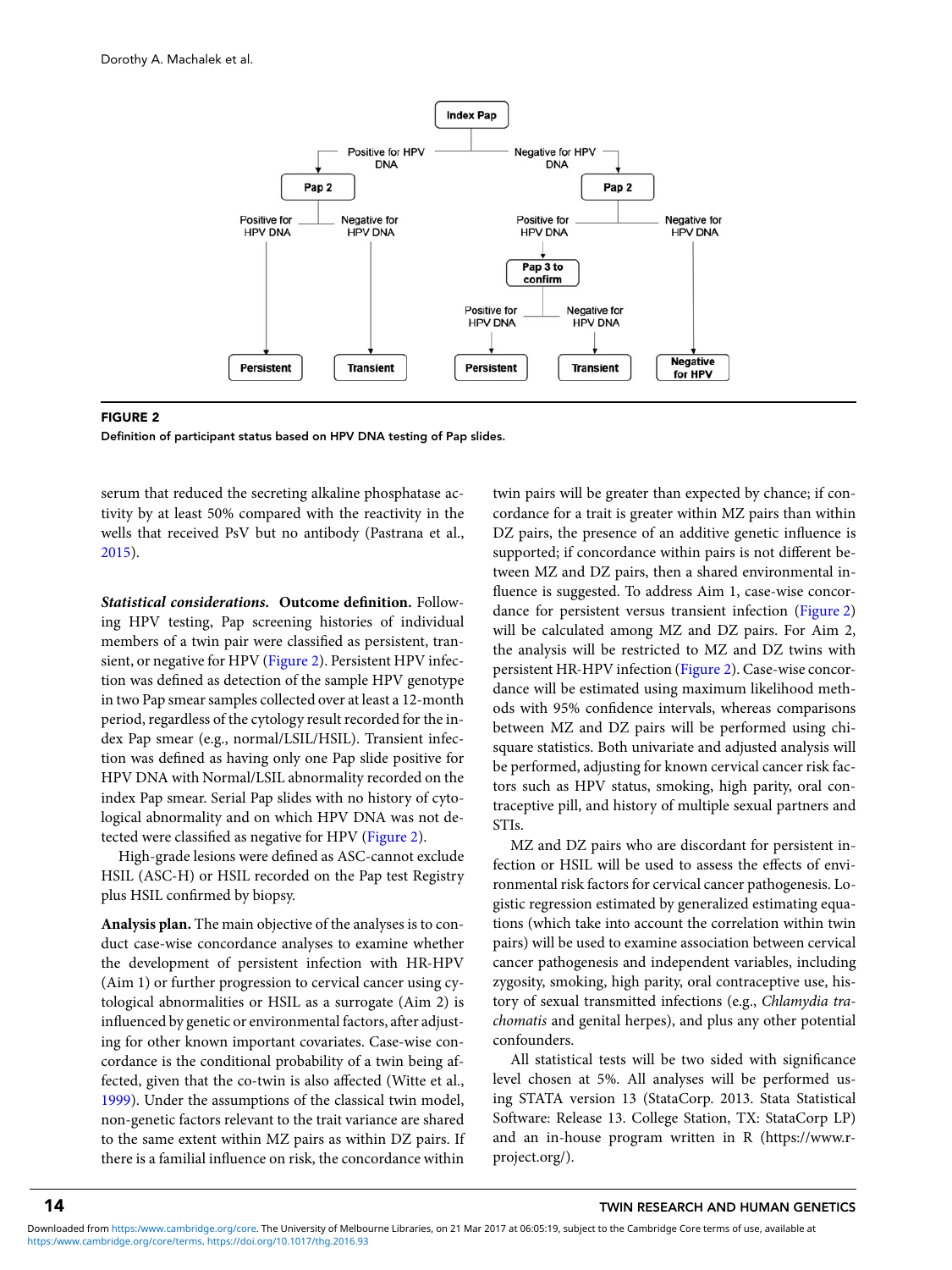**Power and sample size estimates.** Given the limited data available from previous studies, it is difficult to predict an effect size on which to base the sample size (Moore et al., [2012\)](#page-7-0). Nevertheless, we expect a small difference in concordance between MZ and DZ pairs. To determine samples sizes, tests of two sample independent proportions were performed. The analysis showed that a total of 72 twin pairs is required in each of the groups (assuming equal numbers of MZ and DZ pairs) to detect a difference in concordance of 0.18 on the primary outcomes, given a two-sided 5% significance level, a power of 80%, and a case-wise concordance of 0.3 for MZ twin pairs. However, under the assumptions that 50% of invited twin pairs consent, 50% have Pap smears available, an HR-HPV prevalence of 25%, and a 0.1% probability that one or both twins have a history of HSIL, a substantially larger number of twin pairs are needed  $(n = 364$  to address Aim 1 and  $n = 198$  to address Aim 2).

# **Discussion**

The CeCaGeEn study is a multidisciplinary collaboration bringing together a wealth of experience in the fields of molecular biology, epidemiology, behavioral science, and twin research. The study uses the resources of the ATR and the cervical cytology registries to examine the environmental and genetic influences on variation in susceptibility to cervical pre-cancer. In addition, effects of environmental risk factors for cervical cancer pathogenesis will be investigated among discordant twin pairs. The study results will contribute to understanding the natural history of cervical HPV infection and the relative contribution of genetic and environmental factors in disease progression.

The determinants of HR-HPV persistence and subsequent progression from HSIL to cervical cancer are unknown. Only a small proportion of HPV-infected women ever develop cervical cancer, and a combination of viral, environmental, and host genetic factors are likely to be important determinants of disease risk. With respect to the latter, the contribution of heritable factors to the causation of cervical cancer has previously been quantified, with estimates ranging from 22% to 27% based on two large studies of familial cancer aggregation (Czene et al., [2002;](#page-7-0) Magnusson et al., [2000\)](#page-7-0), and a recent GWAS (Chen et al., [2015\)](#page-6-0). These estimates of contribution of genetic factors for cervical cancer were substantially higher than that for colon (13%), lung (8%), and kidney (7%) cancers (Czene et al., [2002\)](#page-7-0).

A large proportion of susceptibility to cervical cancer pathogenesis ( $>70\%$ ) may not be attributed to additive genetic factors; therefore, a better understanding of other contributing factors is critical. The importance of such risk factors for HPV persistence can be investigated using the cotwin control design, using twins discordant for a specific environmental factor (i.e., history of chlamydia infection, smoking, and oral contraceptive use), as well as twins discordant for disease outcome (i.e., HR-HPV infection or per-

sistence). The co-twin control method is an elegant research design that uses differences within twin pairs to examine the association between a measured risk factor and an outcome of interest, which improves the power of the conventional unmatched (case-control study) design (Goldberg & Fischer, [2005\)](#page-7-0). The advantage of using the co-twin control method is that it provides a powerful tool to control for genetic and unmeasured early environmental factors. The results of such analyses may provide novel data relating to the etiology of cervical cancer.

This study is subject to potential limitations. First, HPV serology was limited to HPV genotypes 16 and 18; therefore, we cannot assess previous exposure to other HR-HPV genotypes. However, HPV16 and 18 are responsible for the majority of cervical disease and are perhaps the most relevant in the context of assessing pre-vaccination seroprevalence rates among women with normal screening histories (Bouvard et al., [2009;](#page-6-0) Velentzis et al., [2014\)](#page-8-0). Also, only a small number of blood samples were collected, which limits our power to perform additional risk-factor or twin analyses. Second, recent studies indicate that the cervicovaginal microbiome may play an important role in susceptibility to STI infections (including HPV) and to the development of cervical HSIL. While we did not collect vaginal microbiome samples, the DNA samples extracted for this study will likely be used in future sub-studies, including cervical microbiome profiling (Mitra et al., [2015;](#page-7-0) Smith et al., [2012\)](#page-8-0). Third, HPV detection and genotyping in archival cervical smears can potentially yield low-quality and low-quantity DNA, depending on factors such as smear cellularity, age, and storage history (Griffin & Doorbar, [2016\)](#page-7-0). Despite this, previous research suggests that HPV testing in archival cervical smears can offer accuracy in HPV detection, when compared to traditionally collected samples (Tabrizi et al., [2010\)](#page-8-0). Last, we acknowledge that the contribution of additive genetic factors to risk of persistence could be overestimated due to the presence of unknown confounders.

However, the study has a number of strengths, including the availability of data on lifetime cervical screening history, as well as demographic and risk factor information and samples for HPV genotypes. Very few classical twin studies have assessed the evidence of a possible genetic component in cervical cancer pathogenesis, and none has incorporated HPV status and other potential behavioral confounders into the study design (Moore et al., [2012\)](#page-7-0). As such, results of studies have been mostly inconsistent, owing to differences in study design, assessment of exposure variables, and analyses.

Identification of predictive biomarkers (whether genetic or environmental) that could determine individuals' susceptibility to cervical cancer has important clinical implications. HR-HPV testing is considered superior to Pap testing for detecting underlying disease (Castle et al., [2012;](#page-6-0) Ronco et al., [2014\)](#page-7-0). As a result, the use of routine Pap testing is being phased out and replaced with HR-HPV primary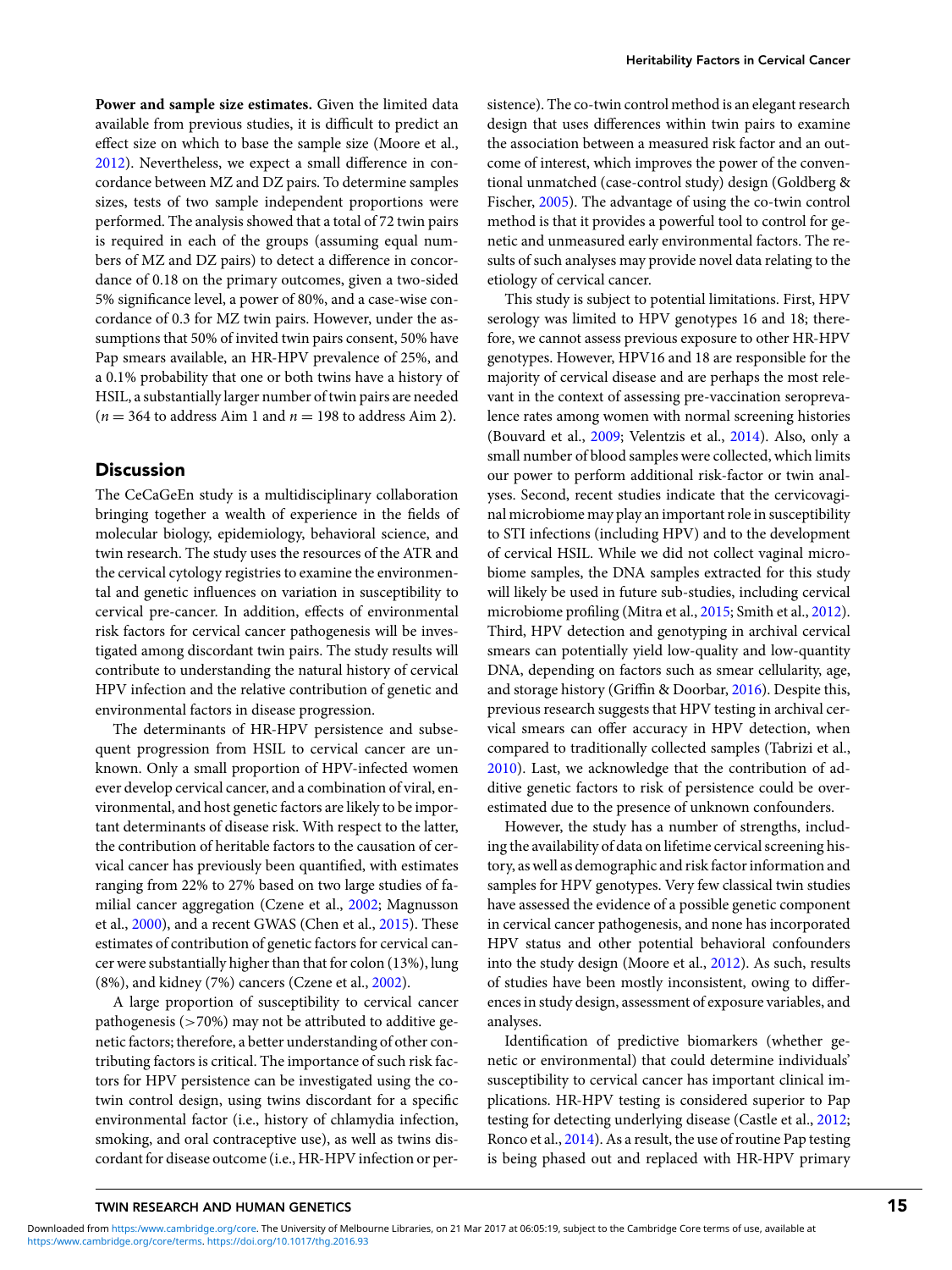<span id="page-6-0"></span>screening in many countries with organized screening programs (Castle et al., 2012). In addition, persistent HR-HPV infection has been identified as an appropriate endpoint for efficacy studies of new-generation prophylactic HPV vaccines (Lowy et al., [2015;](#page-7-0) Syrjanen, [2011\)](#page-8-0). Given the evolution in clinical practice, a better understanding of all the factors that influence the risk of HPV persistence is needed. This information could be used to better define primary endpoints in novel prophylactic vaccine trials, and in clinical screening algorithms to pinpoint those most at risk and requiring further follow-up.

## **Acknowledgments**

Funding for this study was provided by the National Health and Medical Research Council project grant (509002) and Cancer Australia grant (1008811). The CeCaGeEn Study Group includes Suzanne M. Garland, John D Wark, Sepehr Tabrizi, John L. Hopper, Dorota Gertig, Marian Pitts, Bircan Erbas, Ian Frazer, Michael McCullough, Dorothy A. Machalek, Minh Bui, Alyssa Cornall, Samuel Phillips, and Gillian S. Dite. We sincerely thank the following research assistants and project managers over the years; Gemma Christie, Elya Moore, Nicole Taylor, Amanda Richardson, Nicole Lister, Juliana Tasevska, Anna Debenham, Melissa Sullivan, Debra Tamvakis, Melissa Yow, and Houda Abdo. Also, we express our thanks to staff of the Australian Twin Registry and Victorian Cytology Registry and other pathology laboratories for retrieving slides. Finally, we thank all the participants without whom the study could not have happened.

# **Authors' Contributions**

SMG and JDW conceived of the study. SMG, JDW, JLH, SNT, DG, MP, and BE were involved in the design of the study. DAM drafted the manuscript. GSD, MB, and AMC helped draft the manuscript. All authors reviewed the manuscript for important intellectual content.

## **Disclosure of Interests**

SMG has received grants to her institution from Commonwealth Department of Health for HPV genoprevalance surveillance post vaccination, Merck and GSK to perform phase 3 clinical vaccine trials, Merck to evaluate HPV in RRP post vaccination program, CSL for HPV in cervical cancer study, and VCA for a study on effectiveness of public health HPV vaccine study plus a study on associations of early onset cancers. She also received speaking fees from MSD and SPMSD for work performed in her personal time. Merck paid for travel and accommodation to present at HPV Advisory board meetings. DG is the principal investigator of the NHMCR-funded iPap trial and a co-investigator on the Compass trial. The Compass trial received a funding contribution from Roche Molecular Systems USA. All the other authors declare that they have no competing interests.

## **References**

- Boomsma, D., Busjahn, A., & Peltonen, L. (2002). Classical twin studies and beyond. *Nature Reviews Genetics, 3*, 872– 882.
- Bouvard, V., Baan, R., Straif, K., Grosse, Y., Secretan, B., El Ghissassi, F., … Cogliano, V. (2009). A review of human carcinogens — Part B: Biological agents. *Lancet Oncology, 10*, 321–322.
- Buck, C. B., Pastrana, D. V., Lowy, D. R., & Schiller, J. T. (2005). Generation of HPV pseudovirions using transfection and their use in neutralization assays. *Methods in Molecular Medicine, 119*, 445–462.
- Carreira, H., Coutinho, F., Carrilho, C., & Lunet, N. (2013). HIV and HPV infections and ocular surface squamous neoplasia: Systematic review and meta-analysis. *British Journal of Cancer, 109*, 1981–1988.
- Castle, P. E., de Sanjose, S., Qiao, Y. L., Belinson, J. L., Lazcano-Ponce, E., & Kinney, W. (2012). Introduction of human papillomavirus DNA screening in the world: 15 years of experience. *Vaccine, 30*(Suppl. 5), F117–122.
- Castle, P. E., Rodriguez, A. C., Burk, R. D., Herrero, R., Wacholder, S., Hildesheim, A., … Proyecto Epidemiologico Guanacaste Group. (2011). Long-term persistence of prevalently detected human papillomavirus infections in the absence of detectable cervical precancer and cancer. *Journal of Infectious Diseases, 203*, 814–822.
- Castle, P. E., Schiffman, M., Herrero, R., Hildesheim, A., Rodriguez, A. C., Bratti, M. C., … Burk, R. D. (2005). A prospective study of age trends in cervical human papillomavirus acquisition and persistence in Guanacaste, Costa Rica. *Journal of Infectious Diseases, 191*, 1808–1816.
- Chen, D., Cui, T., Ek, W. E., Liu, H., Wang, H., & Gyllensten, U. (2015). Analysis of the genetic architecture of susceptibility to cervical cancer indicates that common SNPs explain a large proportion of the heritability. *Carcinogenesis, 36*, 992– 998.
- Chen, D., & Gyllensten, U. (2015). Lessons and implications from association studies and post-GWAS analyses of cervical cancer. *Trends in Genetics, 31*, 41–54.
- Chua, K. L., & Hjerpe, A. (1996). Persistence of human papillomavirus (HPV) infections preceding cervical carcinoma. *Cancer, 77*, 121–127.
- Clifford, C. A., & Hopper, J. L. (1986). The Australian NHMRC Twin Registry. A resource for the Australian scientific community. *Medical Journal of Australia, 145*, 63–65.
- Cornall, A. M., Roberts, J. M., Garland, S. M., Hillman, R. J., Grulich, A. E., & Tabrizi, S. N. (2013). Anal and perianal squamous carcinomas and high-grade intraepithelial lesions exclusively associated with 'low-risk' HPV genotypes 6 and 11. *International Journal of Cancer, 133*, 2253–2258.
- Cornall, A. M., Roberts, J. M., Molano, M., Machalek, D. A., Phillips, S., Hillman, R. J., … Team, S. S. (2015). Laser capture microdissection as a tool to evaluate human papillomavirus genotyping and methylation as biomarkers of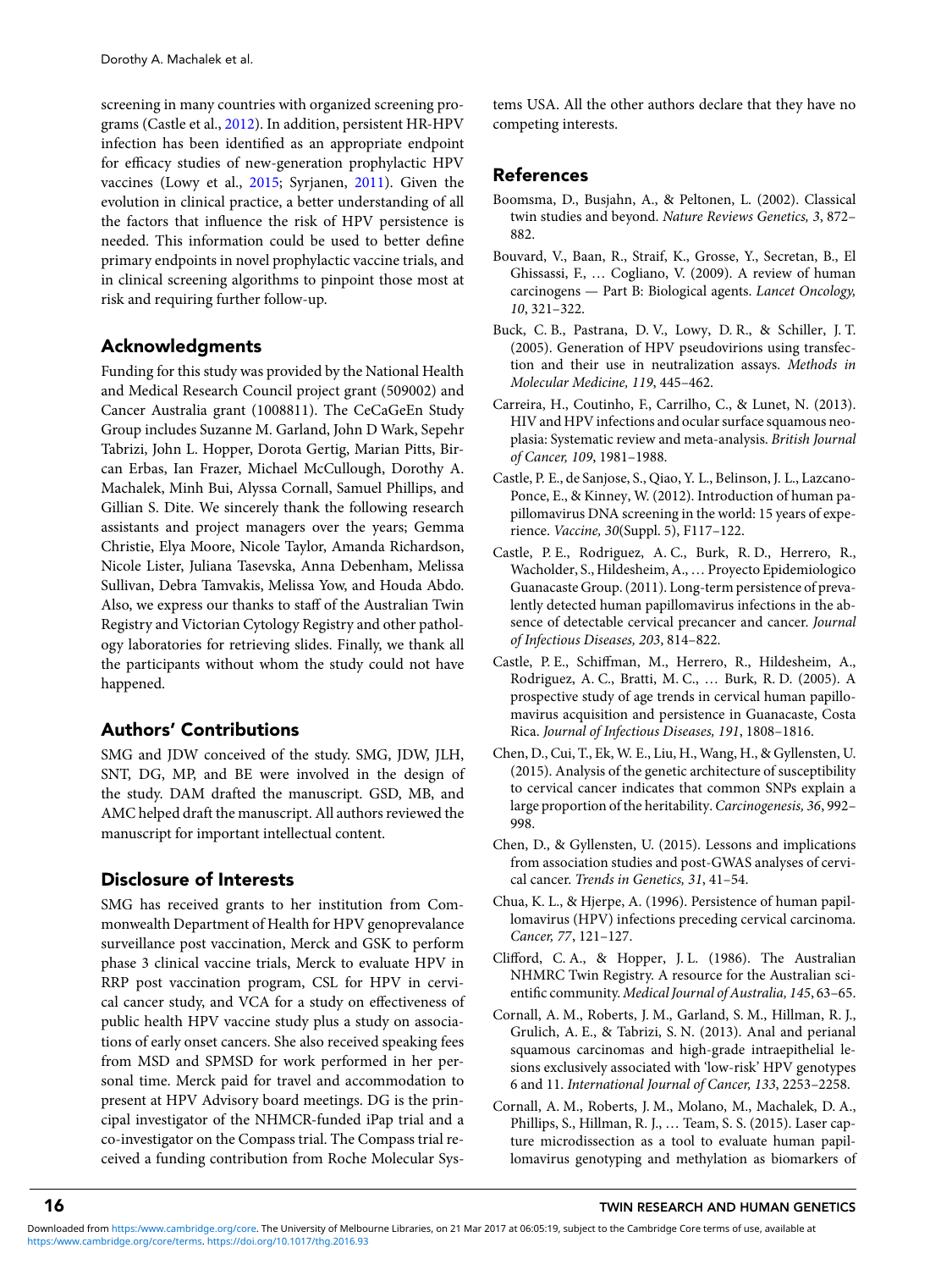<span id="page-7-0"></span>persistence and progression of anal lesions. *BMJ Open, 5*, e008439.

- Czene, K., Lichtenstein, P., & Hemminki, K. (2002). Environmental and heritable causes of cancer among 9.6 million individuals in the Swedish family-cancer database. *International Journal of Cancer, 99*, 260–266.
- de Abreu, A. L., Malaguti, N., Souza, R. P., Uchimura, N. S., Ferreira, E. C., Pereira, M. W., … Consolaro, M. E. (2016). Association of human papillomavirus, Neisseria gonorrhoeae and Chlamydia trachomatis co-infections on the risk of high-grade squamous intraepithelial cervical lesion. *American Journal of Cancer Research, 6*, 1371–1383.
- De Vuyst, H., Clifford, G. M., Nascimento, M. C., Madeleine, M. M., & Franceschi, S. (2009). Prevalence and type distribution of human papillomavirus in carcinoma and intraepithelial neoplasia of the vulva, vagina and anus: A meta-analysis. *International Journal of Cancer, 124*, 1626–1636.
- Goldberg, J., & Fischer, M. (2005). Co-twin control methods. In Brian S. Everitt & David C. Howell (Eds.), *Encyclopedia of statistics in behavioral science*. New York: John Wiley & Sons [http://onlinelibrary.wiley.com/doi/10.1002/](http://onlinelibrary.wiley.com/doi/10.1002/0470013192.bsa143/full) 0470013192.bsa143/full.
- Griffin, H., & Doorbar, J. (2016). Detection of papillomavirus gene expression patterns in tissue sections. *Current Protocols in Microbiology, 41*, 14B17.11–14B17.20.
- Guo, S. W. (2001). Does higher concordance in monozygotic twins than in dizygotic twins suggest a genetic component?. *Human Heredity, 51*, 121–132.
- Hopper, J. L., Derrick, P. L., & Clifford, C. A. (1987). Innovations in the statistical analysis of twin studies. *Acta Geneticae Medicae et Gemellologiae (Roma), 36*, 21–27.
- Jensen, K. E., Schmiedel, S., Norrild, B., Frederiksen, K., Iftner, T., & Kjaer, S. K. (2013). Parity as a cofactor for high-grade cervical disease among women with persistent human papillomavirus infection: A 13-year follow-up. *British Journal of Cancer, 108*, 234–239.
- Kapeu, A. S., Luostarinen, T., Jellum, E., Dillner, J., Hakama, M., Koskela, P., … Lehtinen, M. (2009). Is smoking an independent risk factor for invasive cervical cancer? A nested case-control study within Nordic biobanks. *American Journal of Epidemiology, 169*, 480–488.
- Kleter, B., van Doorn, L. J., Schrauwen, L., Molijn, A., Sastrowijoto, S., ter Schegget, J., … Quint, W. (1999). Development and clinical evaluation of a highly sensitive PCRreverse hybridization line probe assay for detection and identification of anogenital human papillomavirus. *Journal of Clinical Microbiology, 37*, 2508–2517.
- Kyrgiou, M., Mitra, A., & Moscicki, A. B. (2016). Does the vaginal microbiota plays a role in the development of cervical cancer? *Translational Research*, *S1931–5244*, 30109– 30118.
- Lee, J. E., Lee, S., Lee, H., Song, Y. M., Lee, K., Han, M. J., … Ko, G. (2013). Association of the vaginal microbiota with human papillomavirus infection in a Korean twin cohort. *PLoS One, 8*, e63514.
- Lowy, D. R., Herrero, R., Hildesheim, A., for the Participants in the IARC/NCI Workshop on Primary Endpoints for

Prophylactic HPV Vaccine Trials. (2015). Primary endpoints for future prophylactic human papillomavirus vaccine trials: Towards infection and immunobridging. *Lancet Oncology, 16*, e226–233.

- Magnusson, P. K., Lichtenstein, P., & Gyllensten, U. B. (2000). Heritability of cervical tumours. *International Journal of Cancer, 88*, 698–701.
- Martin, N. G., Eaves, L. J., Kearsey, M. J., & Davies, P. (1978). The power of the classical twin study. *Heredity (Edinburgh), 40*, 97–116.
- Martinez-Nava, G. A., Fernandez-Nino, J. A., Madrid-Marina, V., & Torres-Poveda, K. (2016). Cervical cancer genetic susceptibility: A systematic review and meta-analyses of recent evidence. *PLoS One, 11*, e0157344.
- Mitra, A., MacIntyre, D. A., Lee, Y. S., Smith, A., Marchesi, J. R., Lehne, B., … Kyrgiou, M. (2015). Cervical intraepithelial neoplasia disease progression is associated with increased vaginal microbiome diversity. *Scientific Reports, 5*, 16865.
- Moore, E. E., Wark, J. D., Hopper, J. L., Erbas, B., Garland, S. M., & CeCaGeEn Study, G. (2012). The roles of genetic and environmental factors on risk of cervical cancer: A review of classical twin studies. *Twin Research and Human Genetics, 15*, 79–86.
- Pastrana, D. V., Buck, C. B., Lowy, D. R., & Schiller, J. T. (n.d.). Papillomavirus neutralization assay. Retrieved October 7, 2015, from [http://home.ccr.cancer.gov/LCO/](http://home.ccr.cancer.gov/LCO/neutralizationassay.htm) neutralizationassay.htm
- Pitts, M. K., Dyson, S. J., Rosenthal, D. A., & Garland, S. M. (2007). Knowledge and awareness of human papillomavirus (HPV): Attitudes towards HPV vaccination among a representative sample of women in Victoria, Australia. *Sex Health, 4*, 177–180.
- Rodriguez, A. C., Schiffman, M., Herrero, R., Hildesheim, A., Bratti, C., Sherman, M. E.,… Burk, R. D. (2010). Longitudinal study of human papillomavirus persistence and cervical intraepithelial neoplasia grade 2/3: Critical role of duration of infection. *Journal of the National Cancer Institute, 102*, 315–324.
- Ronco, G., Dillner, J., Elfstrom, K. M., Tunesi, S., Snijders, P. J., Arbyn, M., … Meijer, M. D. for the International HPV Screening Working Group. (2014). Efficacy of HPVbased screening for prevention of invasive cervical cancer: Follow-up of four European randomised controlled trials. *Lancet, 383*, 524–532.
- Samoff, E., Koumans, E. H., Markowitz, L. E., Sternberg, M., Sawyer, M. K., Swan, D., … Unger, E. R. (2005). Association of Chlamydia trachomatis with persistence of highrisk types of human papillomavirus in a cohort of female adolescents. *American Journal of Epidemiology, 162*, 668–675.
- Schiffman, M., Wheeler, C. M., Castle, P. E., & A typical Squamous Cells of Undetermined Significance/Low-Grade Squamous Intraepithelial Lesion Triage Study Group. (2002). Human papillomavirus DNA remains detectable longer than related cervical cytologic abnormalities. *Journal of Infectious Diseases, 186*, 1169–1172.